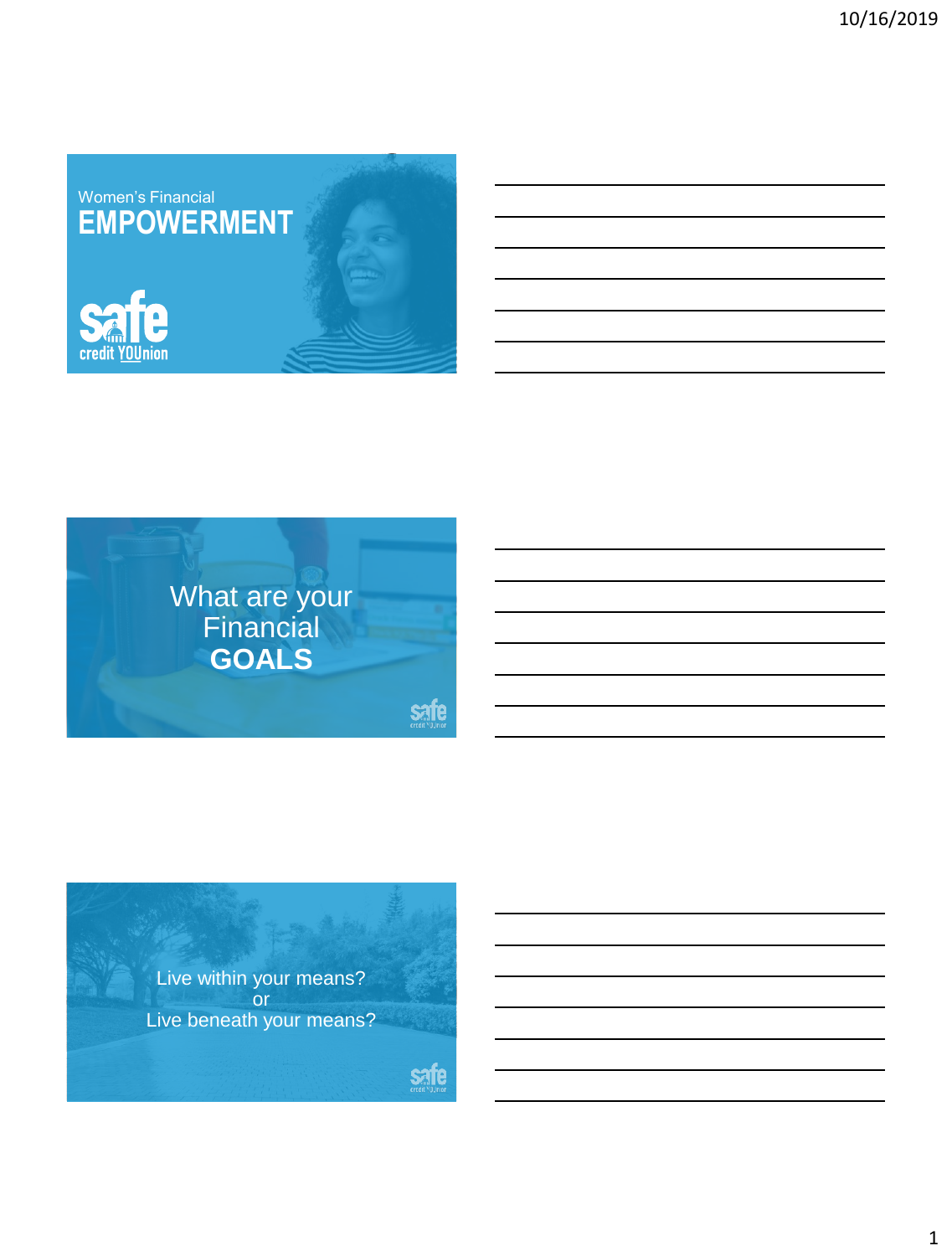



## Data Spotlight

How Financially Healthy Is America?





spending more than or equal to their income



2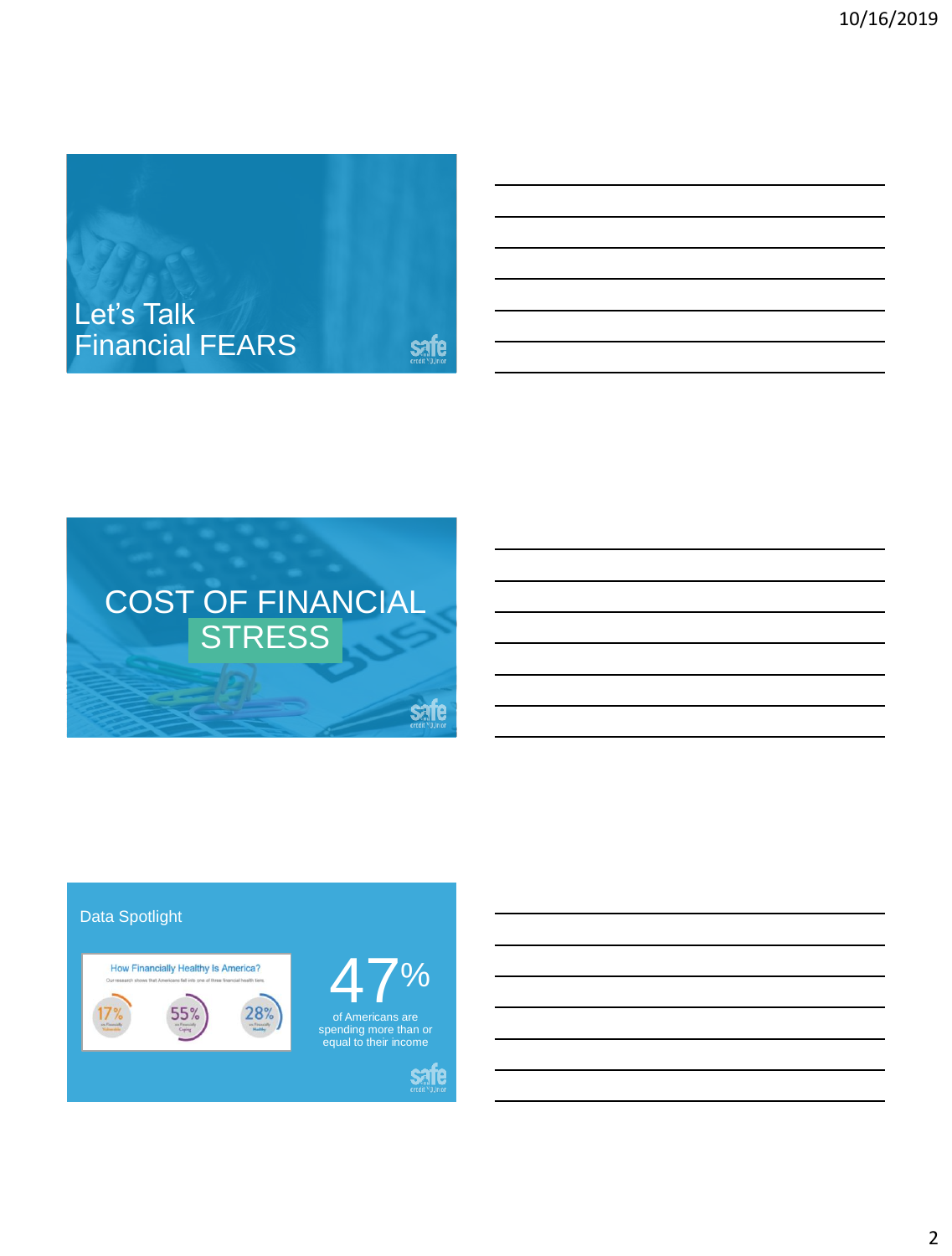







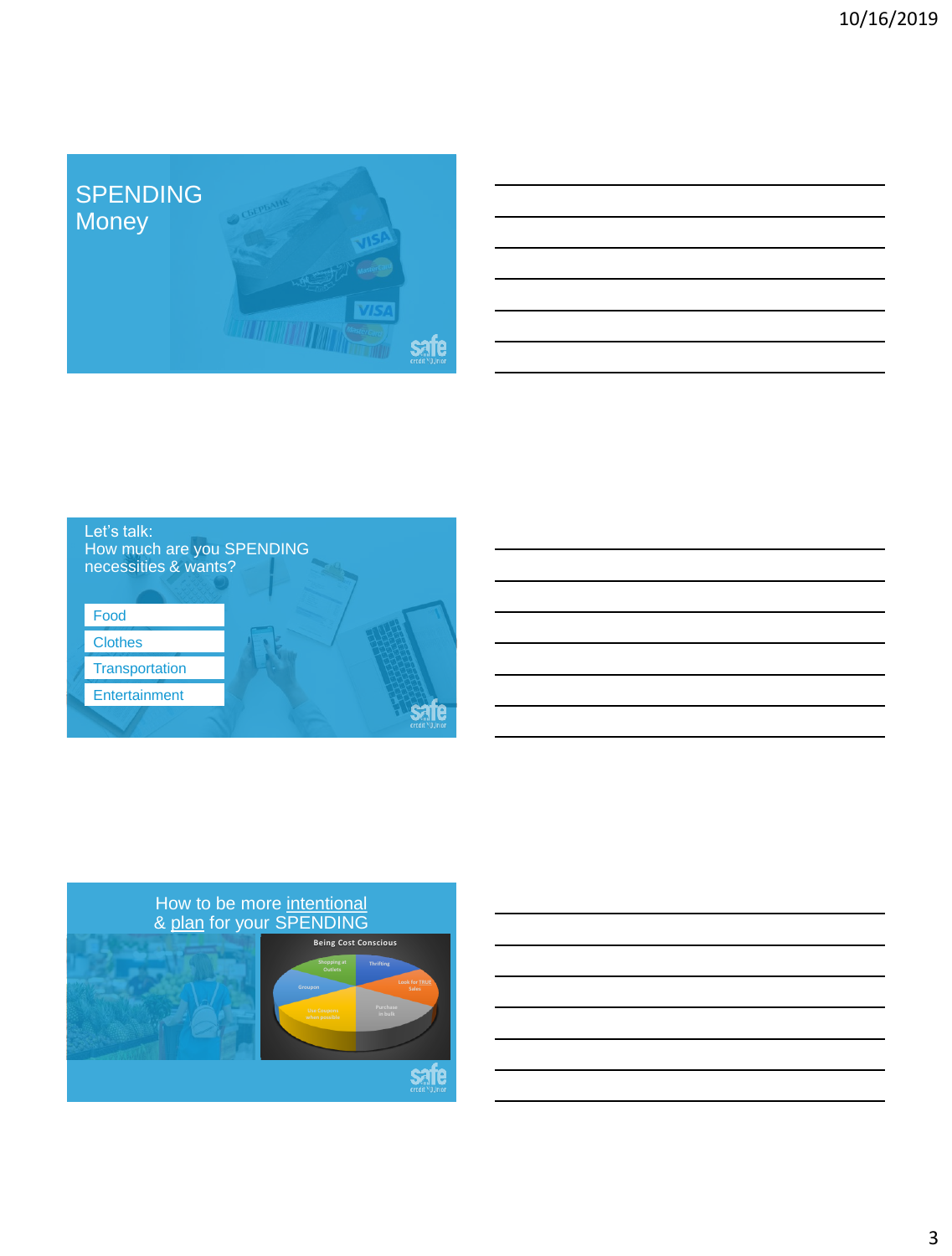What factors influences **Spending?**

*Habits Thoughts Feelings*





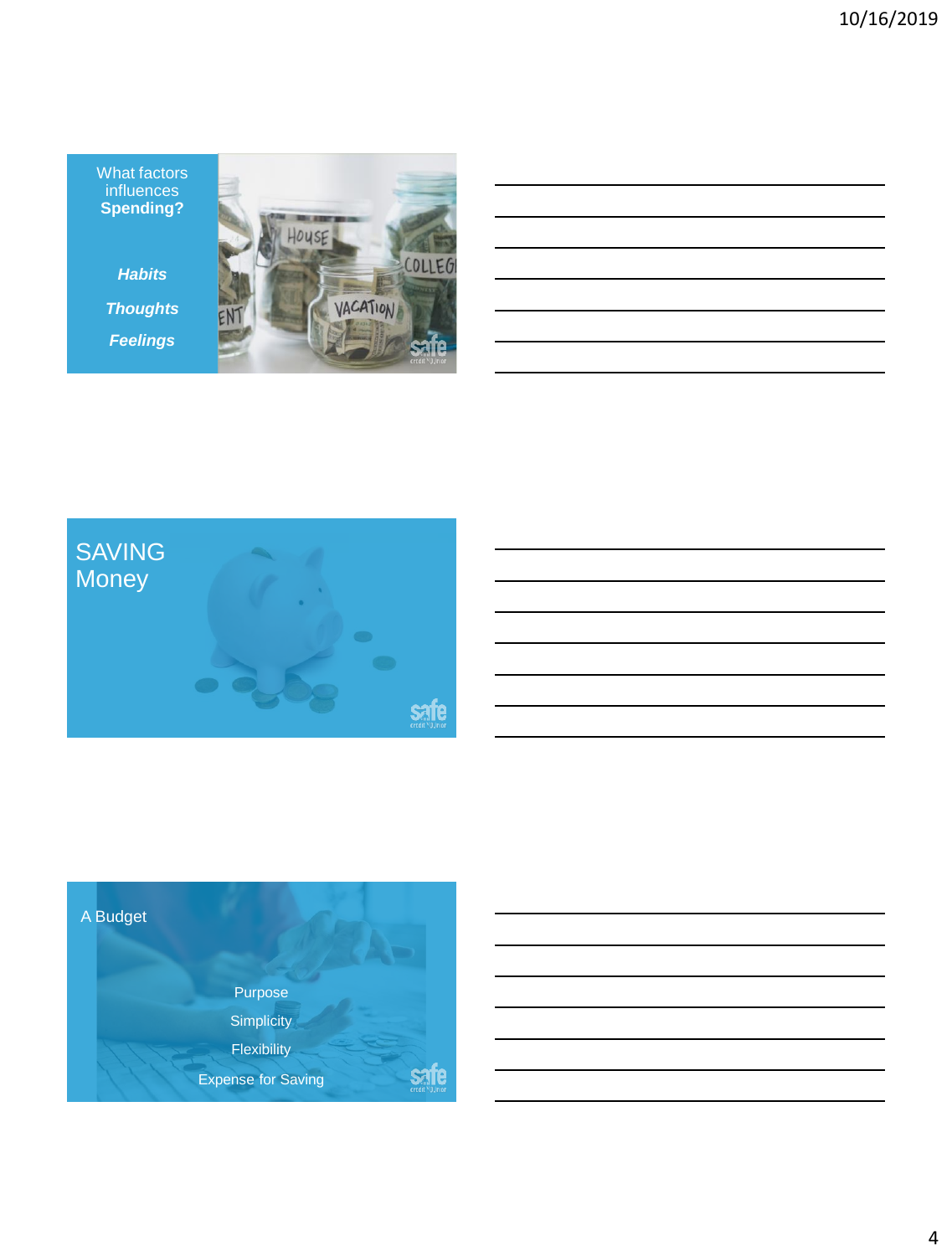





afe

## A Savings Goal Starts with a **Vision**

| AMOUNT PER PAYCHECK<br>SAVINGS GOAL<br>\$25.00 every 2 weeks<br>\$600.00 a year<br>\$50.00 every 2 weeks<br>\$1,200.00 a year<br>\$75.00 every 2 weeks<br>\$1,800.00 a year<br>\$100.00 every 2 weeks<br>\$2,400.00 a year<br>\$125.00 every 2 weeks<br>\$3,000.00 a year<br>\$150.00 every 2 weeks<br>\$3,600.00 a year<br>\$175.00 every 2 weeks<br>\$4,200.00 a year<br>\$200.00 every 2 weeks<br>\$4,800.00 a year<br>\$225.00 every 2 weeks<br>\$5,400.00 a year<br>\$250.00 every 2 weeks<br>\$6,000.00 a year |  |
|----------------------------------------------------------------------------------------------------------------------------------------------------------------------------------------------------------------------------------------------------------------------------------------------------------------------------------------------------------------------------------------------------------------------------------------------------------------------------------------------------------------------|--|
|                                                                                                                                                                                                                                                                                                                                                                                                                                                                                                                      |  |
|                                                                                                                                                                                                                                                                                                                                                                                                                                                                                                                      |  |
|                                                                                                                                                                                                                                                                                                                                                                                                                                                                                                                      |  |
|                                                                                                                                                                                                                                                                                                                                                                                                                                                                                                                      |  |
|                                                                                                                                                                                                                                                                                                                                                                                                                                                                                                                      |  |
|                                                                                                                                                                                                                                                                                                                                                                                                                                                                                                                      |  |
|                                                                                                                                                                                                                                                                                                                                                                                                                                                                                                                      |  |
|                                                                                                                                                                                                                                                                                                                                                                                                                                                                                                                      |  |
|                                                                                                                                                                                                                                                                                                                                                                                                                                                                                                                      |  |
|                                                                                                                                                                                                                                                                                                                                                                                                                                                                                                                      |  |
|                                                                                                                                                                                                                                                                                                                                                                                                                                                                                                                      |  |
|                                                                                                                                                                                                                                                                                                                                                                                                                                                                                                                      |  |
|                                                                                                                                                                                                                                                                                                                                                                                                                                                                                                                      |  |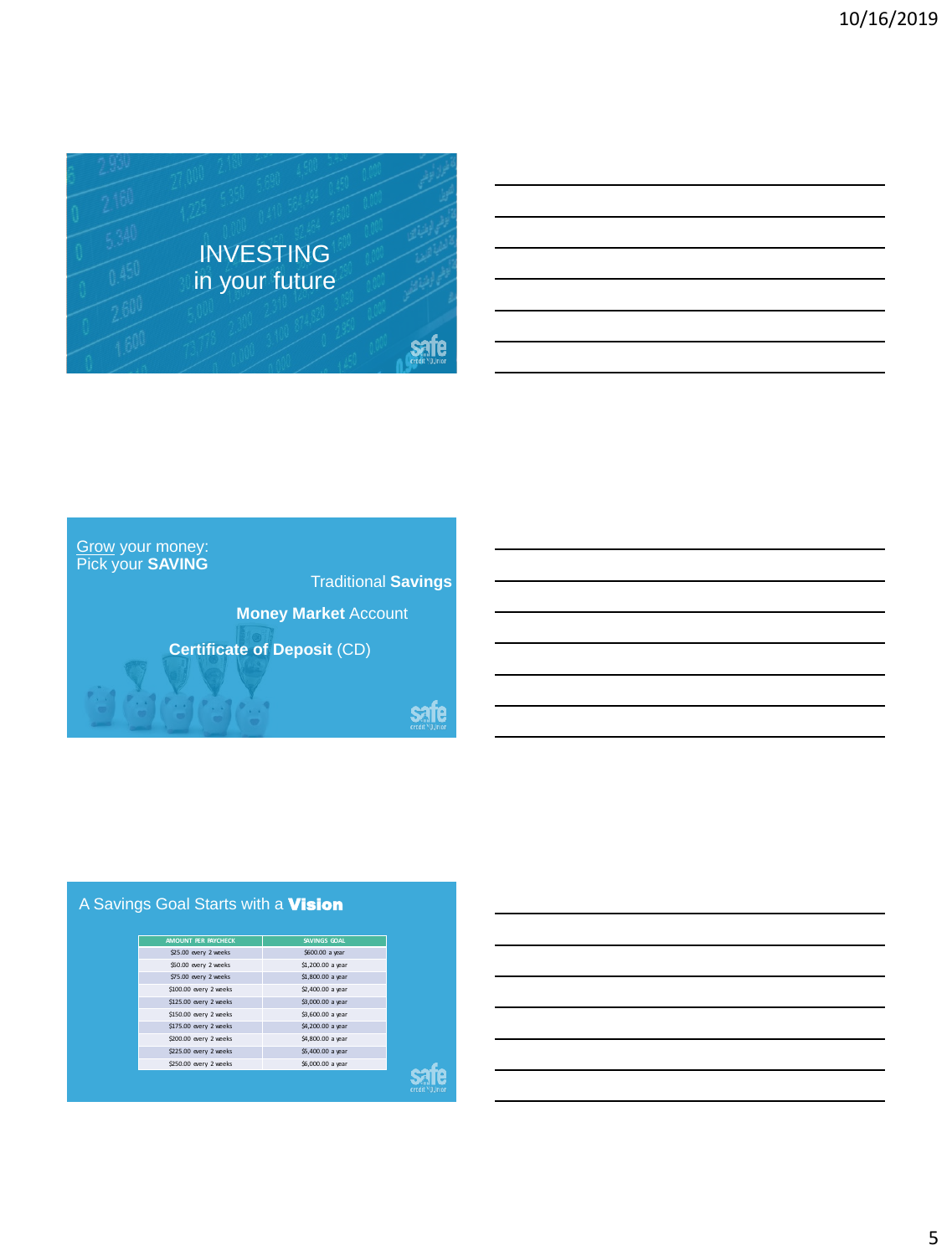





6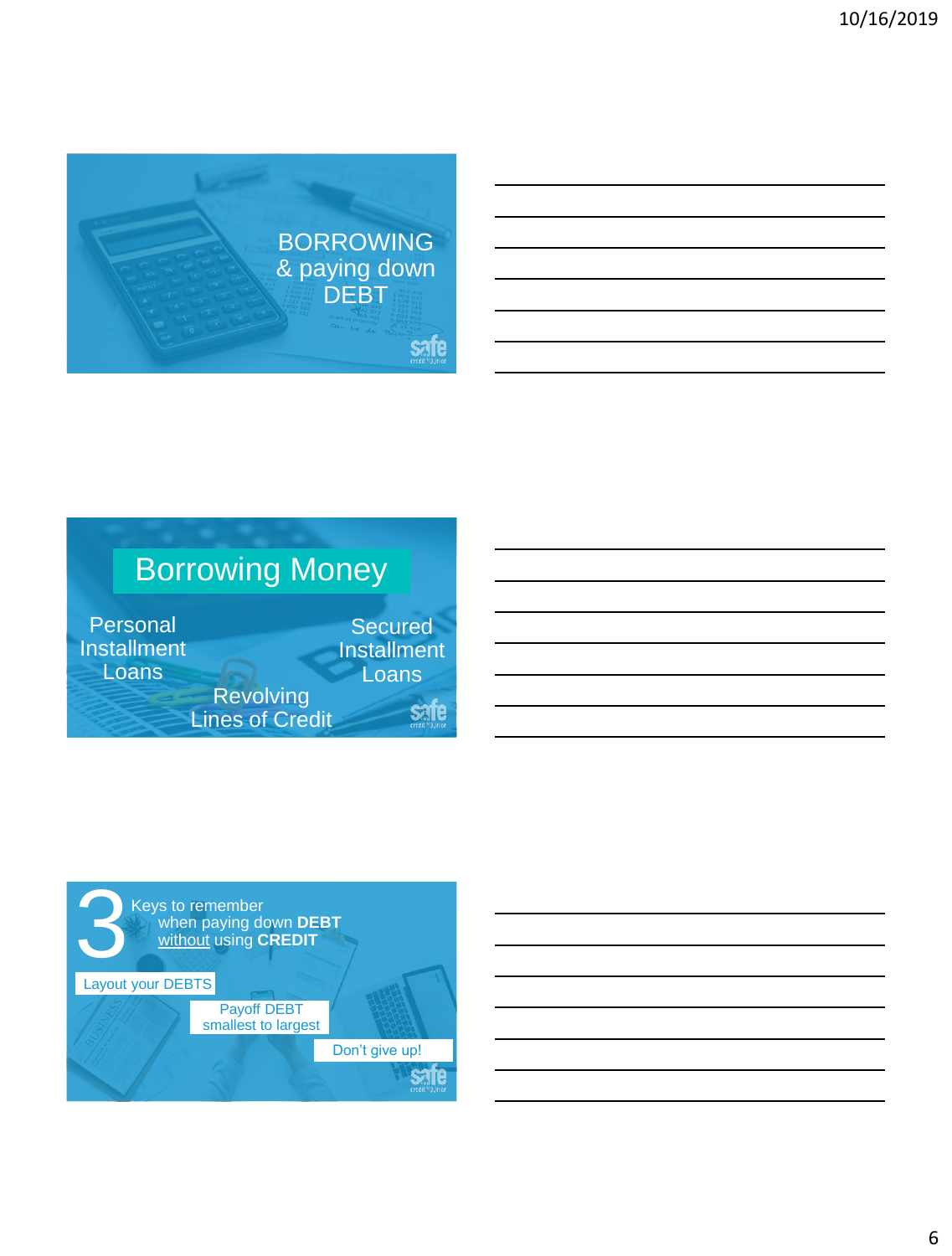